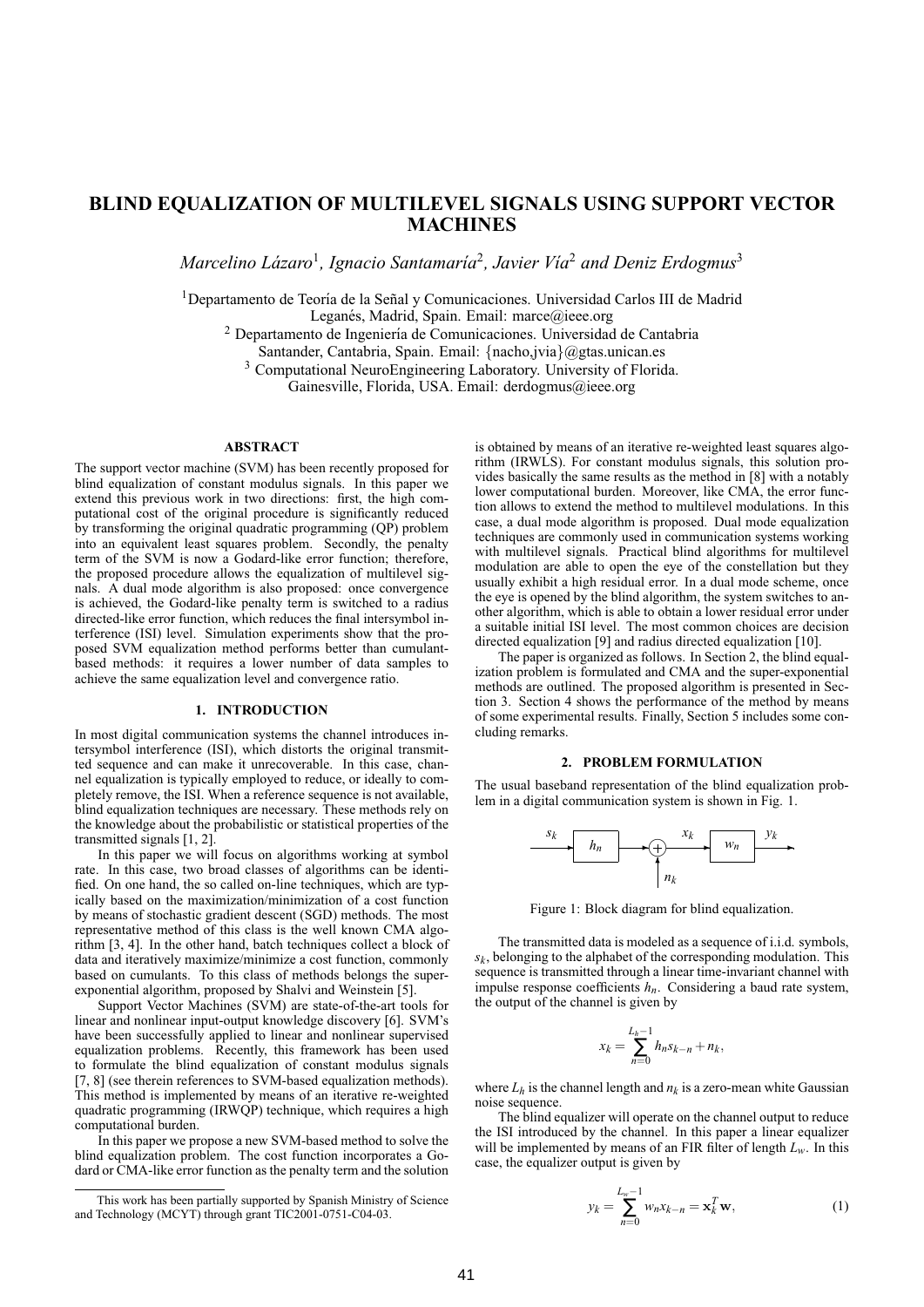where w is the vector of filter coefficients to be adapted by the blind equalization algorithm. The Godard algorithms [3] adapt the equalizer to minimize the following cost function

$$
J_G(\mathbf{w}) = E\left[ (|y_k|^p - R_p)^2 \right].
$$

The ratio  $R_p$  contains the *a priori* knowledge about the current modulation,

$$
R_p = \frac{E[|s_k|^2]^p}{E[|s_k|^p]}.
$$
\n(2)

CMA is the Godard algorithm for  $p = 2$ . The proposed method introduces a penalty term inspired by the CMA cost function.

For comparison purposes we use the super-exponential method, proposed by Shalvi and Weinstein [5]. This cumulant-based algorithm maximizes  $|K_v|$ , the modulus of the kurtosis of the equalizer output,  $y_k$ , where the kurtosis is defined as

$$
K_{y} = E[|y_k|^4] - 2\left(E\left[|y_k|^2\right]\right) - \left|E\left[y_k^2\right]\right|^2,
$$

subject to  $E[|y_k|^2] = E[|s_k|^2]$ .

# **3. MULTILEVEL SVM-BASED BLIND EQUALIZATION**

In this section we formulate two variants of the proposed method: a blind algorithm and a radius directed algorithm. For multilevel modulations, these two algorithms can be used in a dual mode equalization scheme: the blind algorithm is used until convergence is obtained; then, a switch to the radius directed algorithm will allow to reduce the residual ISI.

#### **3.1 Blind algorithm**

Given a data block of *N* symbols, the proposed algorithm minimizes the following SVM-based cost function

$$
L_P(\mathbf{w}) = \frac{1}{2} ||\mathbf{w}||^2 + C \sum_{i=1}^{N} L_{\varepsilon}(u_i),
$$
 (3)

where

$$
L_{\varepsilon}(u) = \begin{cases} 0, & u < \varepsilon \\ u^2 - 2u\varepsilon + \varepsilon^2, & u \ge \varepsilon \end{cases}
$$

is a  $\varepsilon$ -insensitive quadratic loss function modified to guarantee a continuous derivative. Continuity of the derivative is necessary for the numerical stability of the algorithm. To apply this cost function to the problem of blind equalization, a suitable penalization term,  $u_i$ , has to be selected. Here, we propose to use  $u_i = |e_i|$  with the error term *ei* being

$$
e_i = |y_i|^2 - R_2 = y_i y_i^* - R_2.
$$
 (4)

 $R_2$  is the Godard constant (2) for  $p = 2$  and superindex  $*$  denotes the complex conjugate.

To optimize the proposed cost function an iterative re-weighted least square (IRWLS) procedure is employed. This procedure has been successfully applied to solve SVM's [11] and it has recently proven to converge to the SVM solution [12]. To obtain the IRWLS algorithm, a first order Taylor expansion of  $L_{\varepsilon}(u)$  leads to the cost function

$$
L'_{P}(\mathbf{w}) = \frac{1}{2} ||\mathbf{w}||^{2} + C \left( \sum_{i=1}^{N} L_{\varepsilon}(u_{i}^{k}) + \frac{dL_{\varepsilon}(u)}{du} \bigg|_{u_{i}^{k}} [u_{i} - u_{i}^{k}] \right),
$$

where  $u_i^k = |e_i^k|$  and  $e_i^k = |\mathbf{x}_i^T \mathbf{w}^k|^2 - R_2$  is the error term after the *k*-th iteration. Then, a quadratic approximation is constructed as follows:

$$
L''_P(\mathbf{w}) = \frac{1}{2} ||\mathbf{w}||^2 + C \left( \sum_{i=1}^N L_{\varepsilon}(u_i^k) + \frac{dL_{\varepsilon}(u)}{du} \bigg|_{u_i^k} \frac{(u_i)^2 - (u_i^k)^2}{2u_i^k} \right)
$$
  
= 
$$
\frac{1}{2} ||\mathbf{w}||^2 + \frac{1}{2} \sum_{i=1}^N a_i |e_i|^2 + CTE.
$$
 (5)

*CT E* represents constant terms that do not depend on w, and the weights *ai* are

$$
a_i = \frac{C}{u_i^k} \frac{dL_{\varepsilon}(u)}{du} \bigg|_{u_i^k} = \begin{cases} 0, & u_i^k < \varepsilon \\ \frac{2C(u_i^k - \varepsilon)}{u_i^k}, & u_i^k \ge \varepsilon \end{cases} . \tag{6}
$$

The functional  $L_p^{"}(\mathbf{w})$  is a quadratic approximation to  $L_p(\mathbf{w})$ in (3) that presents the same value  $L_p^{"}(\mathbf{w}^k) = L_p(\mathbf{w}^k)$  and gradient  $\nabla_{\mathbf{w}} L''_p(\mathbf{w}^k) = \nabla_{\mathbf{w}} L_P(\mathbf{w}^k)$  for  $\mathbf{w} = \mathbf{w}^k$ . Therefore, we can define  $p^k = w^s - w^k$  as a descending direction for  $L_P(w)$ , where w<sup>*s*</sup> is the least square solution to (5), and we can use it to construct a line search method [13], i.e.  $\mathbf{w}^{k+1} = \mathbf{w}^k + \eta^k \mathbf{p}^k$ . The value of  $\eta^k$  can be computed using a backtracking line search [13], in which  $\eta^k$  is initially set to 1 and if  $L_P(\mathbf{w}^{k+1}) \ge L_P(\mathbf{w}^k)$ , it is iteratively reduced until a strict decrease in the functional in (3) is observed. To obtain the solution to  $L_p''(\mathbf{w})$ , its gradient is equated to zero

$$
\nabla_{\mathbf{w}} L_{P}^{''}(\mathbf{w}) = \mathbf{w} + 2 \sum_{i=1}^{N} a_i \left( |\mathbf{x}_i^{T} \mathbf{w}|^2 - R_2 \right) \mathbf{x}_i^{T} \mathbf{w} \mathbf{x}_i^{*} = \mathbf{0}.
$$

This is a nonlinear function of w. To circumvent this nonlinearity, the equalizer output  $y_i$  is considered fixed, which leads to

$$
\nabla_{\mathbf{w}} L_{P}^{''}(\mathbf{w}) = \mathbf{w} + 2 \sum_{i=1}^{N} a_i \left( \mathbf{x}_i^T \mathbf{w} y_i^* - R_2 \right) y_i \mathbf{x}_i^* = \mathbf{0}.
$$

This equation can be expressed in matrix notation

$$
[2\mathbf{X}^H \mathbf{D}_\mathbf{a} \mathbf{D}_{|\mathbf{y}|^2} \mathbf{X} + \mathbf{I}] \mathbf{w} = 2R_2 \mathbf{X}^H \mathbf{D}_\mathbf{a} \mathbf{Y},\tag{7}
$$

where  $X^T = [\mathbf{x}_1, \mathbf{x}_2, \cdots, \mathbf{x}_N]$ ,  $\mathbf{D}_\mathbf{a}$  is a diagonal matrix with diagonal elements  $a_i$  and  $\mathbf{D}_{|\mathbf{y}|^2}$  is another diagonal matrix with diagonal elements  $|y_i|^2$ . Superindex <sup>*H*</sup> denotes the hermitian operator.

## *3.1.1 Implementation details*

The equalizer is initialized with a tap-centered scheme. This initialization has experimentally demonstrated a good convergence behavior under a number of different kind of channels (see results under random channels in Section 4).

With respect to parameters  $C$  and  $\varepsilon$ , although further research is necessary to determine their optimal values, simulations have shown that the algorithm is not very sensitive to its choice. Typically, values of  $C = 10$  and  $\varepsilon = 0.01$  produce suitable results under a wide range of channels and signal to noise ratios.

Finally, the IRWLS procedure is summarized in Table 1.

#### **3.2 Radius directed algorithm**

The radius directed algorithm is formulated by replacing  $R_2$  in the blind algorithm by the radius  $R_{ki}$ , which is defined as follows

$$
R_{ki}=\min_{R_k}(||y_i|^2-R_k|).
$$

Here,  $R_k$  are the different values of  $|s_i|^2$  in the underlying signal constellation. For instance, for a 16QAM with levels  $\pm 3$ ,  $\pm 1$  in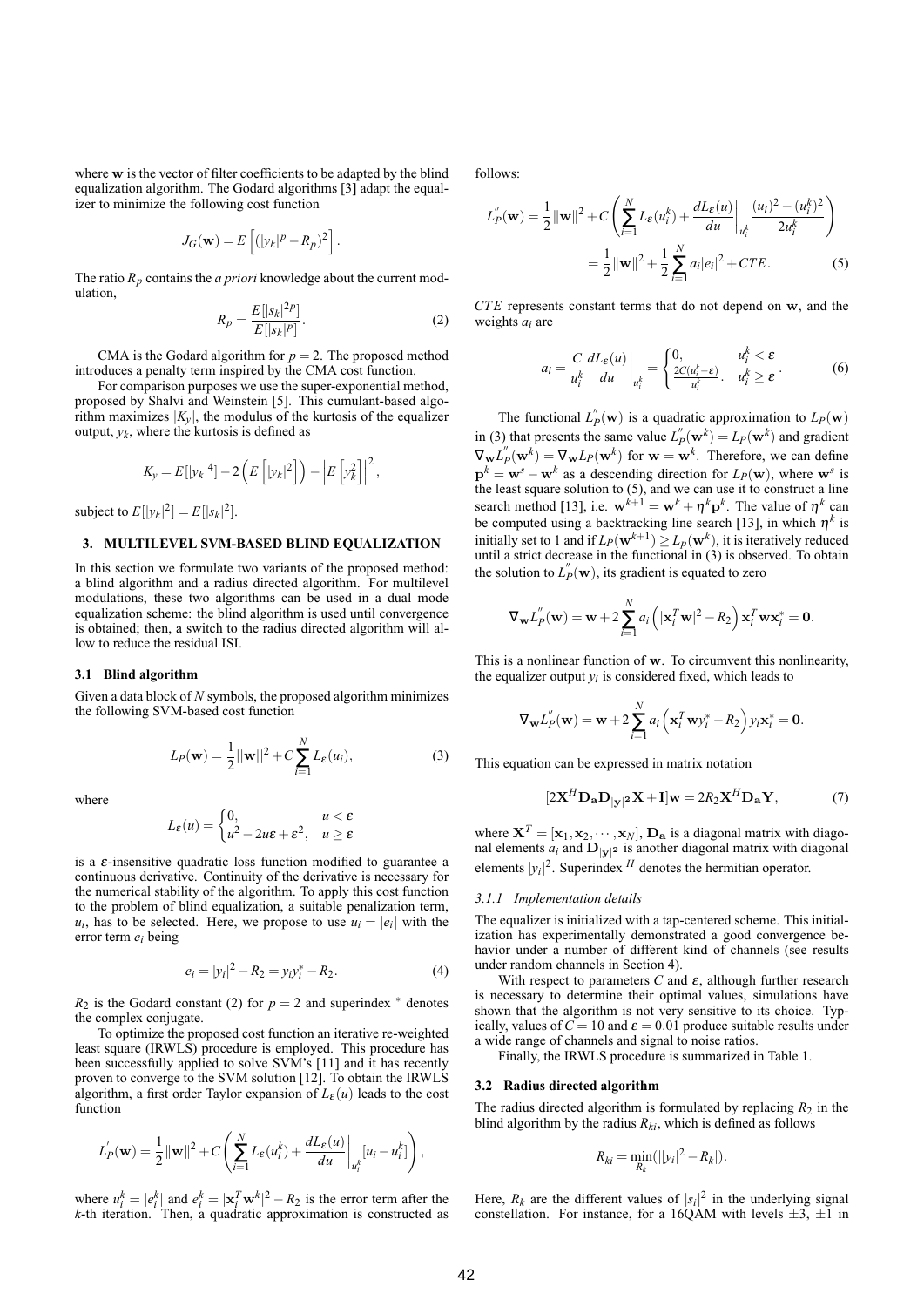- 1. Initialization: initialize  $w^0$  with tap-centered strategy, obtain  $y_i$  by (1),  $e_i$  by (4), calculate  $u_i = |e_i|$  and compute  $a_i$  from (6).  $\text{Set } k = 0.$
- 2. Compute  $\mathbf{w}^s$  by solving (7) and set  $\eta^k = 1$ .
- 3. Set  $\mathbf{w}^{k+1} = \mathbf{w}^k + \eta^k[\mathbf{w}^s \mathbf{w}^k]$ . If  $L_P(\mathbf{w}^{k+1}) < L_P(\mathbf{w}^k)$  go to Step 5.
- 4. Set  $\eta^k = \rho \eta^k$  with  $0 < \rho < 1$  and go to Step 3.
- 5. Recompute  $e_i$ ,  $u_i$  and  $a_i$ , set  $k = k + 1$  and go to Step 2 until convergence.

Table 1: IRWLS pseudocode

both the phase and quadrature components,  $R_k = \{2, 10, 18\}$ . With this simple modification, the error term to be penalized is

$$
e_i = |y_i|^2 - R_{ki},\tag{8}
$$

and the matrix system to obtain the solution w*<sup>s</sup>* becomes

$$
[2\mathbf{X}^H \mathbf{D}_\mathbf{a} \mathbf{D}_{|\mathbf{y}|^2} \mathbf{X} + \mathbf{I}] \mathbf{w} = 2\mathbf{X}^H \mathbf{D}_\mathbf{a} \mathbf{D}_\mathbf{R} \mathbf{Y}.
$$
 (9)

 **is a diagonal matrix with diagonal elements**  $R_{ki}$ **. The corre**sponding IRWLS algorithm is the same one summarized in Table 1 with the following differences:

- Step 1: since this algorithm is used as the second step of a dualmode algorithm,  $w^0$  is the value of w provided by the blind algorithm.
- Steps 1 and 5:  $e_i$  is evaluated by (8), instead of (4).
- Step 2:  $w^s$  is obtained by solving (9), instead of (7).

#### **4. SIMULATION RESULTS**

In this section, simulation results for constant modulus signals and multilevel signals are presented. As a figure of merit we use the ISI defined as

$$
ISI = 10\log_{10}\frac{\sum_{n}|\theta_n|^2 - \max_{n}|\theta_n|^2}{\max_{n}|\theta_n|^2},
$$

where  $\theta = h * w$  is the combined channel-equalizer impulse response.

#### **4.1 Constant modulus signals**

In the first example, the proposed blind algorithm, labeled Blind-SVM in the following, is tested with a QPSK modulation  $(s_k = s_k)$  $\{\pm 1 \pm j\}/\sqrt{2}$  and the following channel

$$
H_1(z) = \frac{0.7 - z^{-1}}{1 - 0.7z^{-1}} e^{j\pi/4}.
$$

The proposed method is compared with the super-exponential algorithm proposed by Shalvi and Weinstein [5], labeled SW-algorithm in the following. We used an equalizer of length  $L_w = 17$  taps, with tap-centered initialization. Parameters  $C = 10$  and  $\varepsilon = 0.01$ are selected. Signal to noise ratios (SNR) of 30 dB and 10 dB are considered. Figs. 2 and 3 show the ISI and the probability of convergence for different data block sizes, respectively. For each data block size, both algorithms were tested in 200 Monte Carlo trials.

The Blind-SVM method provides better results than the SWalgorithm, specially for short data blocks. These results are almost equal to the results provided by the IRWQP algorithm presented in [8] (they are not included in the figures because they basically overlap the Blind-SVM results). In this case, the proposed method, which solves the SVM by a IRWLS algorithm instead of a IRWQP algorithm, has the advantage of requiring a notably lower computational burden since the original quadratic programming (QP) problem is now formulated as a least squares problem.



Figure 2: Mean ISI level after convergence (final ISI under -5 dB) vs. data block size for the proposed Blind-SVM algorithm and the SW-algorithm. Channel *H*1(*z*) and QPSK input.



Figure 3: Percentage of convergence vs. data block size for the proposed Blind-SVM algorithm and the SW-algorithm. Channel  $H_1(z)$  and QPSK input.

#### **4.2 Multilevel signals**

A 16-QAM modulation, with  $s_k = {\{\pm 3, \pm 1\} + j{\{\pm 3, \pm 1\}}}$ , will be used to test the performance of the proposed methods for multilevel signals. In this second example, the proposed Blind-SVM and the dual mode algorithm, which starts with the blind algorithm and after convergence is achieved switches to the proposed radius directed SVM algorithm, are compared again with the SW-algorithm. The dual mode algorithm will be labeled DM-SVM in the following. 1000 Monte Carlo simulation with random channels of length  $L_h = 7$  and a SNR=30 dB have been averaged. Again,  $L_w = 17$ ,  $C = 10$  and  $\varepsilon = 0.01$  are used. Figs. 4 and 5 compare the mean residual ISI and the percentage of convergence of these methods. It is necessary to remark that the DM-SVM algorithm has the same percentage of convergence as the Blind-SVM algorithm because this is the initial stage, responsible of the convergence, of the DM-SVM algorithm.

Again, the proposed methods outperform the SW-algorithm. The SVM-based methods exhibit a higher percentage of convergence, obtaining good convergence rates even for very short data block sizes. Moreover, the residual ISI is lower than the one obtained by the SW-algorithm. As expected, the DM-SVM method produces a better final solution than the Blind-SVM algorithm, as the radius directed algorithm achieves a better final ISI under a suitable initialization.